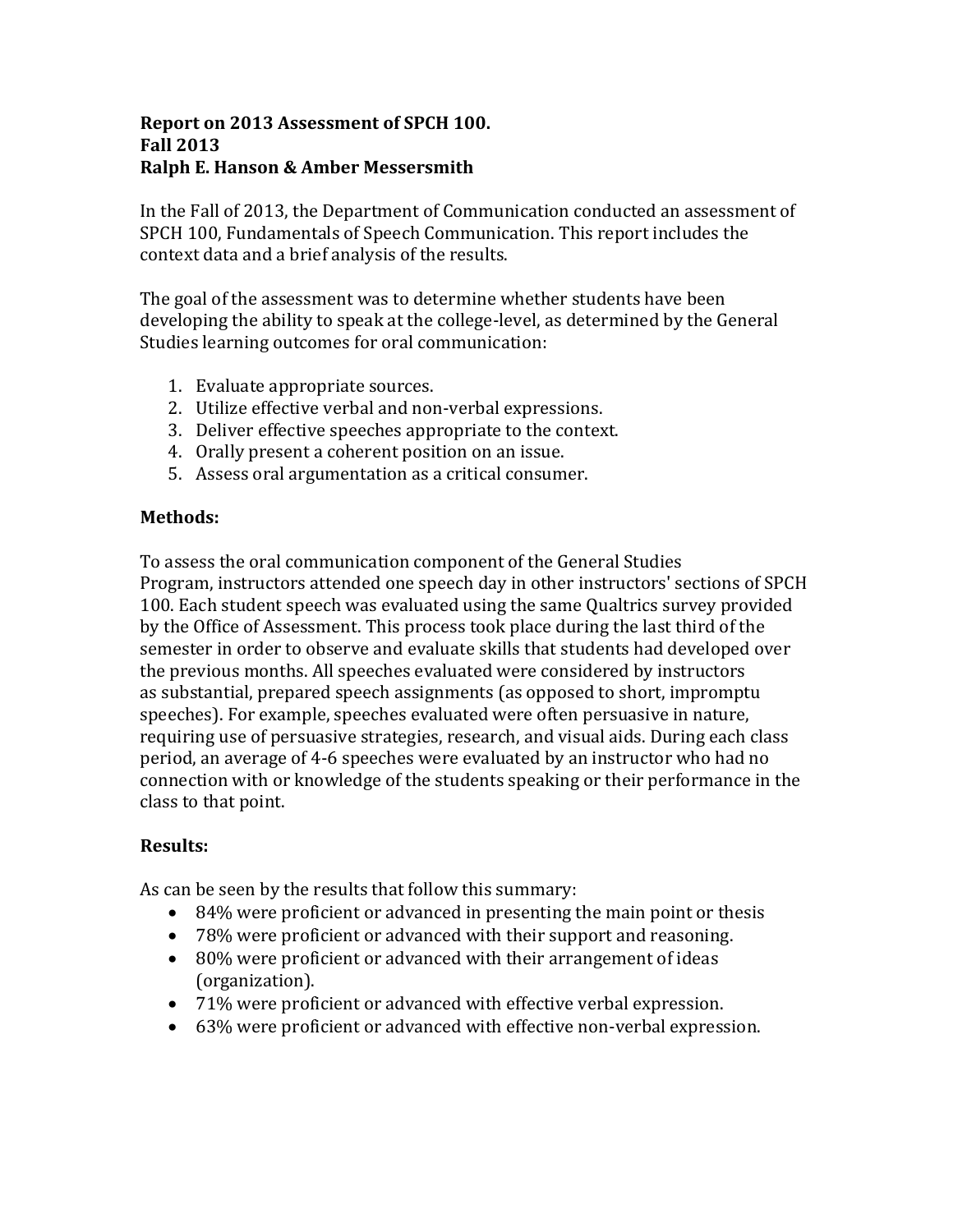## **Discussion:**

Students clearly were successful in presenting the main point or thesis. In the future we might want to know which students have taken ENGL 101 or 102 prior to taking SPCH 100. Having a clear central thesis would be helped enormously by these classes. Having that information would be helpful in understanding the data.

Looking on through the data, it's clear that the skills students have the most difficulty with are the ones they have likely not been exposed to previously: effective verbal and non-verbal delivery. These are the skills they are not getting support for from other classes.

This is not a problem with SPCH 100, rather it indicates that these are skills we need to emphasize as they would seem to be ones students arrive with the greatest weakness in.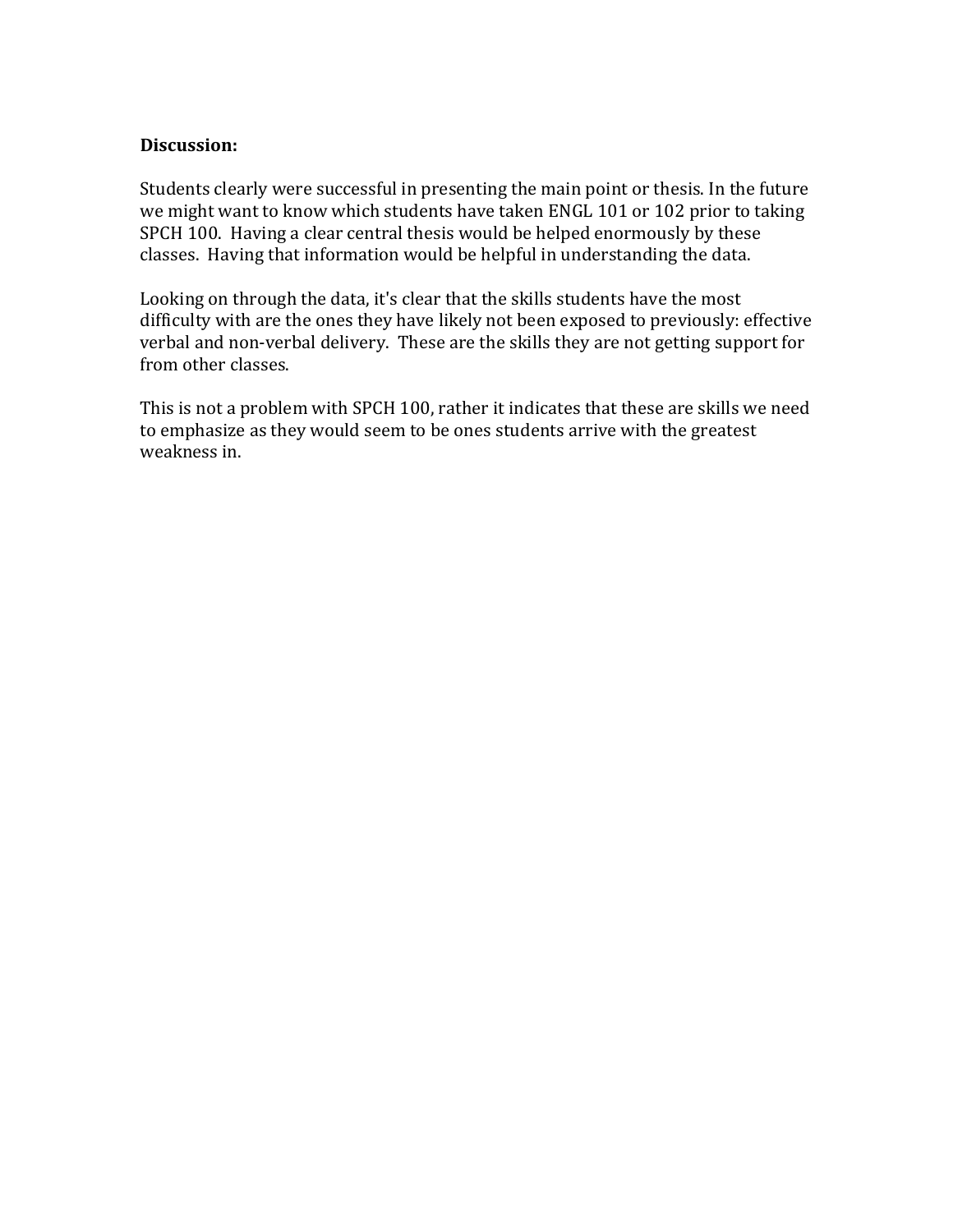| 2. Central Message: The main point or thesis |                                                                                                                                                                                                       |  |                |      |
|----------------------------------------------|-------------------------------------------------------------------------------------------------------------------------------------------------------------------------------------------------------|--|----------------|------|
| $\#$                                         | Answer                                                                                                                                                                                                |  | Response       | $\%$ |
| $\mathbf{1}$                                 | <b>DOES NOT</b><br><b>MEET</b><br><b>BEGINNING</b><br><b>CRITERIA</b>                                                                                                                                 |  | $\overline{2}$ | 2%   |
| 2                                            | <b>BEGINNING:</b><br>Central<br>message is<br>implied but not<br>explicitly<br>stated.<br>Message is not<br>supported by<br>the content or<br>related to the<br>audience.                             |  | $\mathbf{1}$   | 1%   |
| 3                                            | <b>DEVELOPING:</b><br>Central<br>message is<br>stated, but not<br>clear, repeated,<br>completely<br>supported, or<br>related to the<br>audience.                                                      |  | 15             | 14%  |
| $\overline{4}$                               | PROFICIENT:<br>Central<br>message is<br>clear and<br>consistent with<br>the supporting<br>material.<br>Speaker relates<br>the message to<br>the audience.                                             |  | 68             | 61%  |
| 5                                            | <b>ADVANCED:</b><br>Central<br>message is<br>compelling and<br>supported by<br>the content of<br>the speech; it is<br>repeated and<br>adapted to the<br>audience as<br>appropriate to<br>the context. |  | 25             | 23%  |
|                                              | Total                                                                                                                                                                                                 |  | 111            | 100% |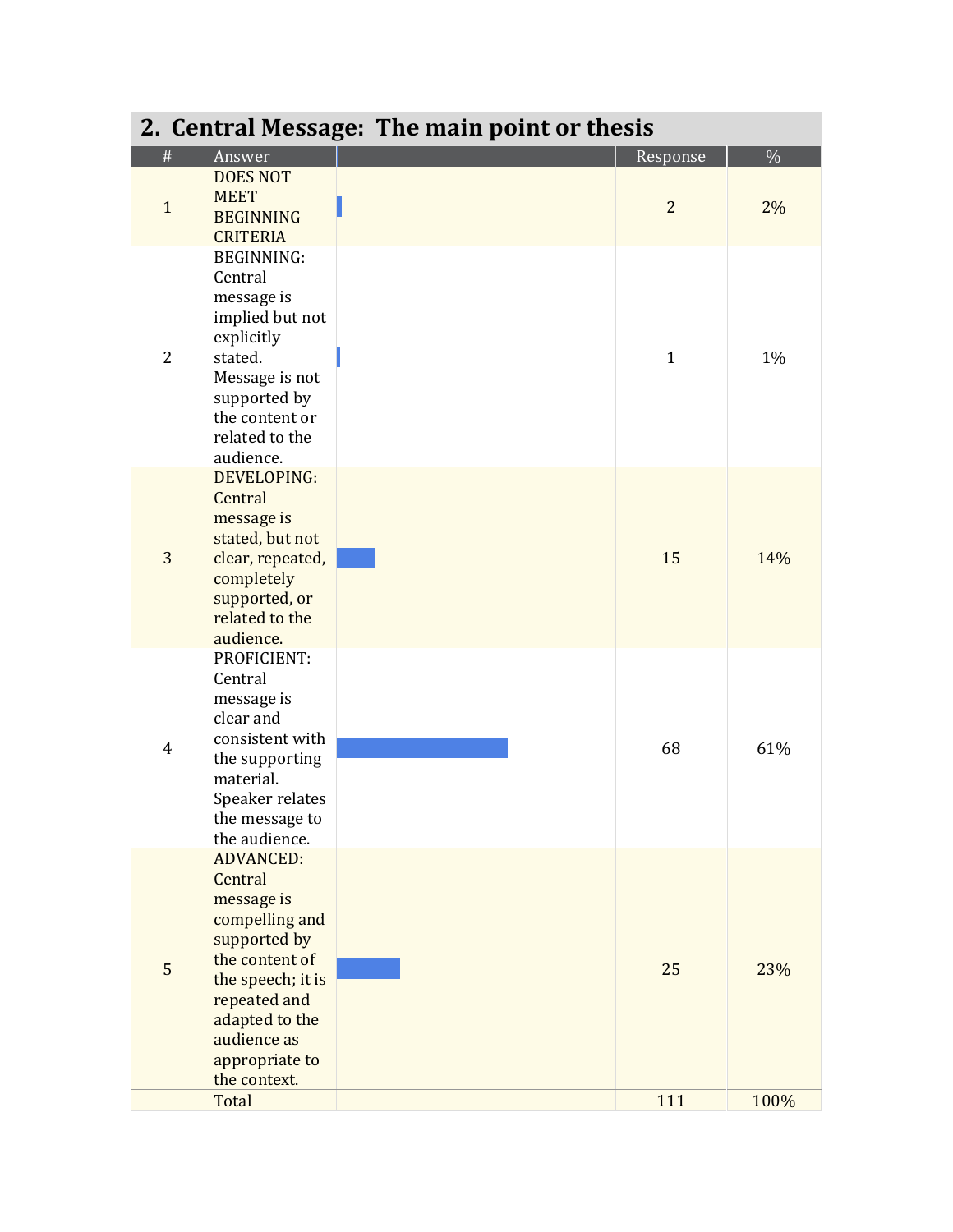| Statistic                 | Value |
|---------------------------|-------|
| Min Value                 |       |
| Max Value                 | 5.    |
| Mean                      | 4.02  |
| Variance                  | 0.56  |
| <b>Standard Deviation</b> | 0.75  |
| <b>Total Responses</b>    | 111   |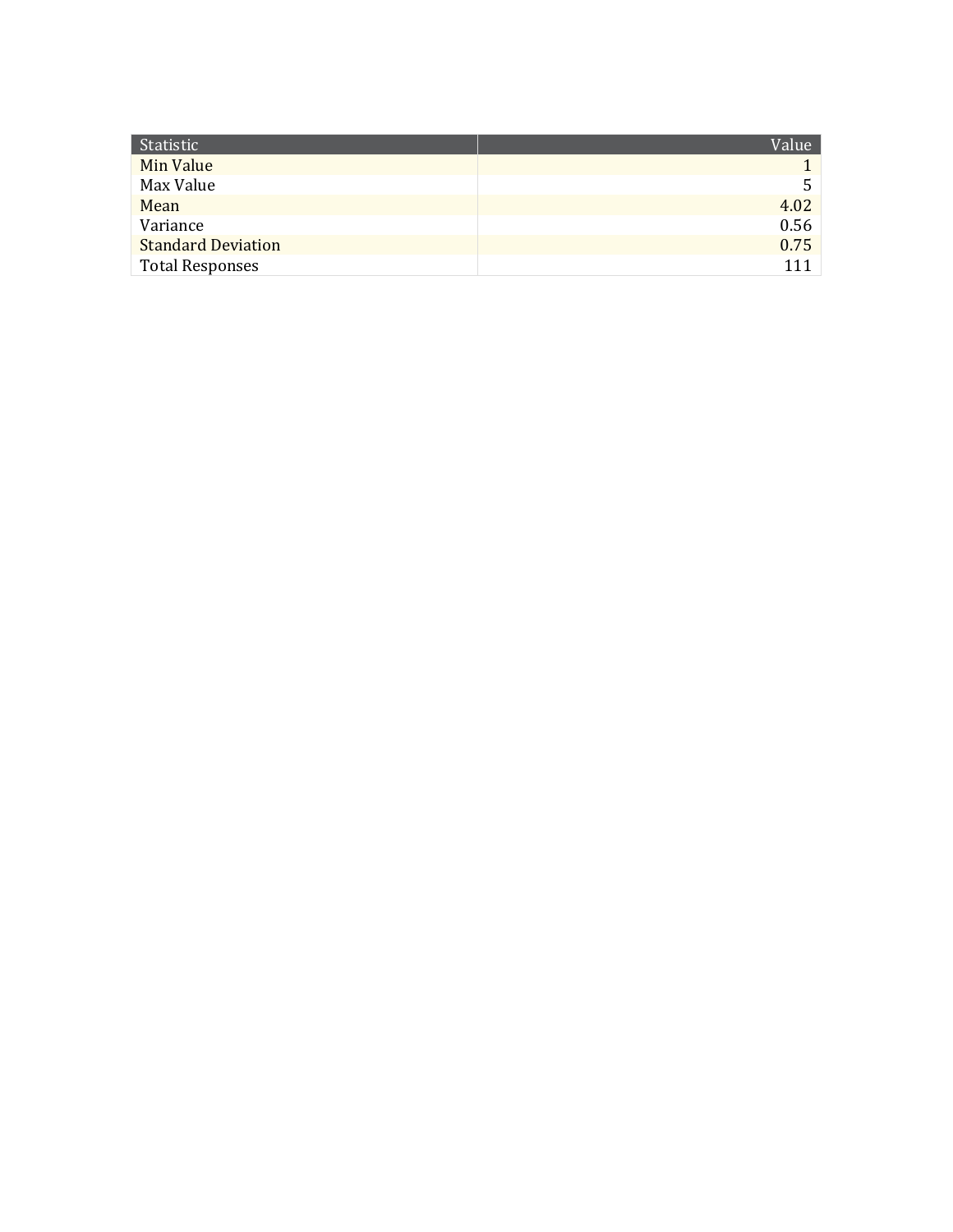| 3. Content: The support and reasoning |                                                                                                                                                                                                     |  |          |      |
|---------------------------------------|-----------------------------------------------------------------------------------------------------------------------------------------------------------------------------------------------------|--|----------|------|
| #                                     | Answer                                                                                                                                                                                              |  | Response | $\%$ |
| $\mathbf{1}$                          | <b>DOES NOT</b><br><b>MEET</b><br><b>BEGINNING</b><br><b>CRITERIA</b>                                                                                                                               |  | 3        | 3%   |
| $\overline{2}$                        | <b>BEGINNING:</b><br>Insufficient<br>variety and<br>amount of<br>evidence used<br>and lacks<br>credibility.<br>Visual media<br>(if required)<br>are distracting<br>or missing<br>when<br>necessary. |  | 6        | 5%   |
| 3                                     | DEVELOPING:<br>Speaker's<br>conclusions<br>supported but<br>not entirely<br>justified.<br>Sources lack<br>credibility and<br>variety. Visual<br>media (if<br>required) are<br>lacking.              |  | 16       | 14%  |
| $\overline{4}$                        | PROFICIENT:<br>Different types<br>of support are<br>used and cited.<br>Support<br>adequately<br>justifies<br>speaker's<br>position. Visual<br>media (if<br>required) are<br>used as<br>appropriate. |  | 62       | 56%  |
| 5                                     | <b>ADVANCED:</b><br>Speaker<br>integrates<br>credible<br>evidence from                                                                                                                              |  | 24       | 22%  |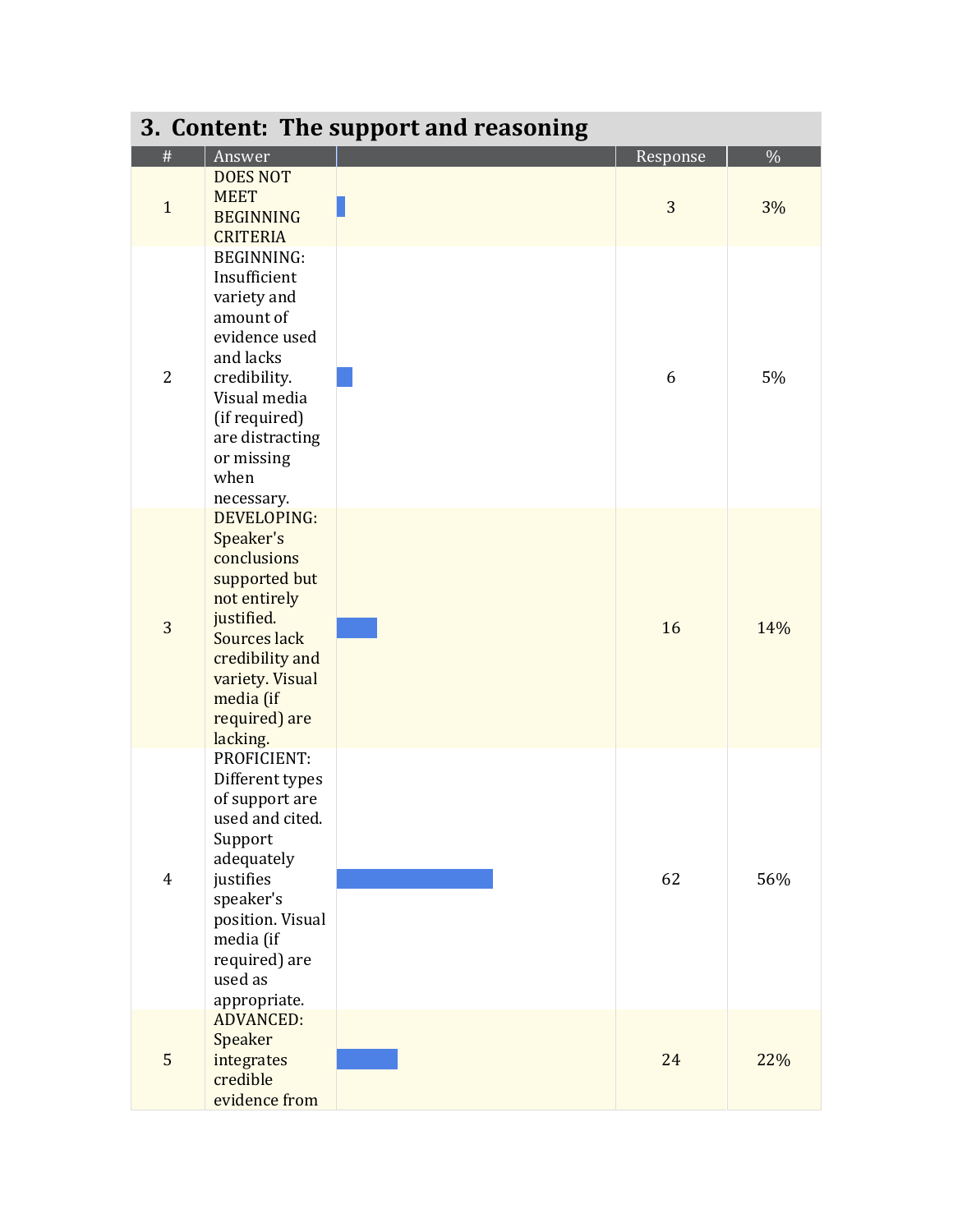| multiple, cited  |     |      |
|------------------|-----|------|
| sources and      |     |      |
| uses various     |     |      |
| types to         |     |      |
| support          |     |      |
| position. Visual |     |      |
| media (if        |     |      |
| required) are    |     |      |
| compelling.      |     |      |
| Total            | 111 | 100% |

| Statistic                 | Value |
|---------------------------|-------|
| Min Value                 |       |
| Max Value                 | 5     |
| Mean                      | 3.88  |
| Variance                  | 0.81  |
| <b>Standard Deviation</b> | 0.90  |
| <b>Total Responses</b>    | 111   |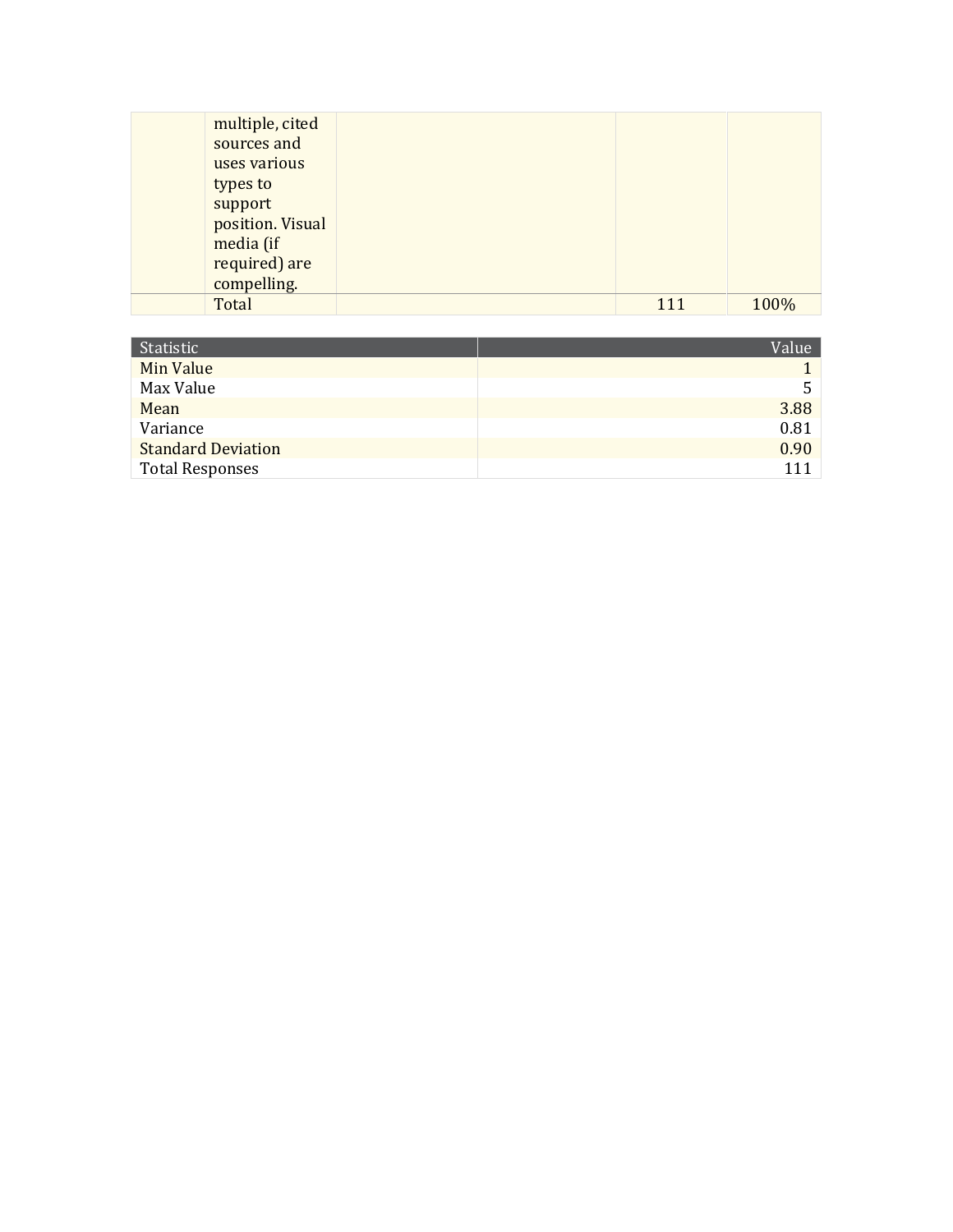|                |                                                                                                                                                                           | 4. Organization: The clear arrangement of ideas |              |      |
|----------------|---------------------------------------------------------------------------------------------------------------------------------------------------------------------------|-------------------------------------------------|--------------|------|
| #              | Answer                                                                                                                                                                    |                                                 | Response     | $\%$ |
| $\mathbf{1}$   | <b>DOES NOT</b><br><b>MEET</b><br><b>BEGINNING</b><br><b>CRITERIA</b>                                                                                                     |                                                 | $\mathbf{1}$ | 1%   |
| $\overline{2}$ | <b>BEGINNING:</b><br>The<br>organization is<br>minimally<br>observable and<br>inconsistent<br>within the<br>presentation.                                                 |                                                 | 6            | 5%   |
| 3              | DEVELOPING:<br>The<br>organization is<br>intermittently<br>observable in<br>the<br>introduction,<br>body, and<br>conclusion.                                              |                                                 | 16           | 14%  |
| $\overline{4}$ | PROFICIENT:<br>The<br>organization is<br>clearly and<br>consistently<br>observable<br>throughout the<br>introduction,<br>body, and<br>conclusion.                         |                                                 | 64           | 58%  |
| 5              | <b>ADVANCED:</b><br>The<br>organization is<br>cohesive and<br>compelling<br>throughout the<br>introduction,<br>body, and<br>conclusion, and<br>makes the<br>presentation. |                                                 | 24           | 22%  |
|                | Total                                                                                                                                                                     |                                                 | 111          | 100% |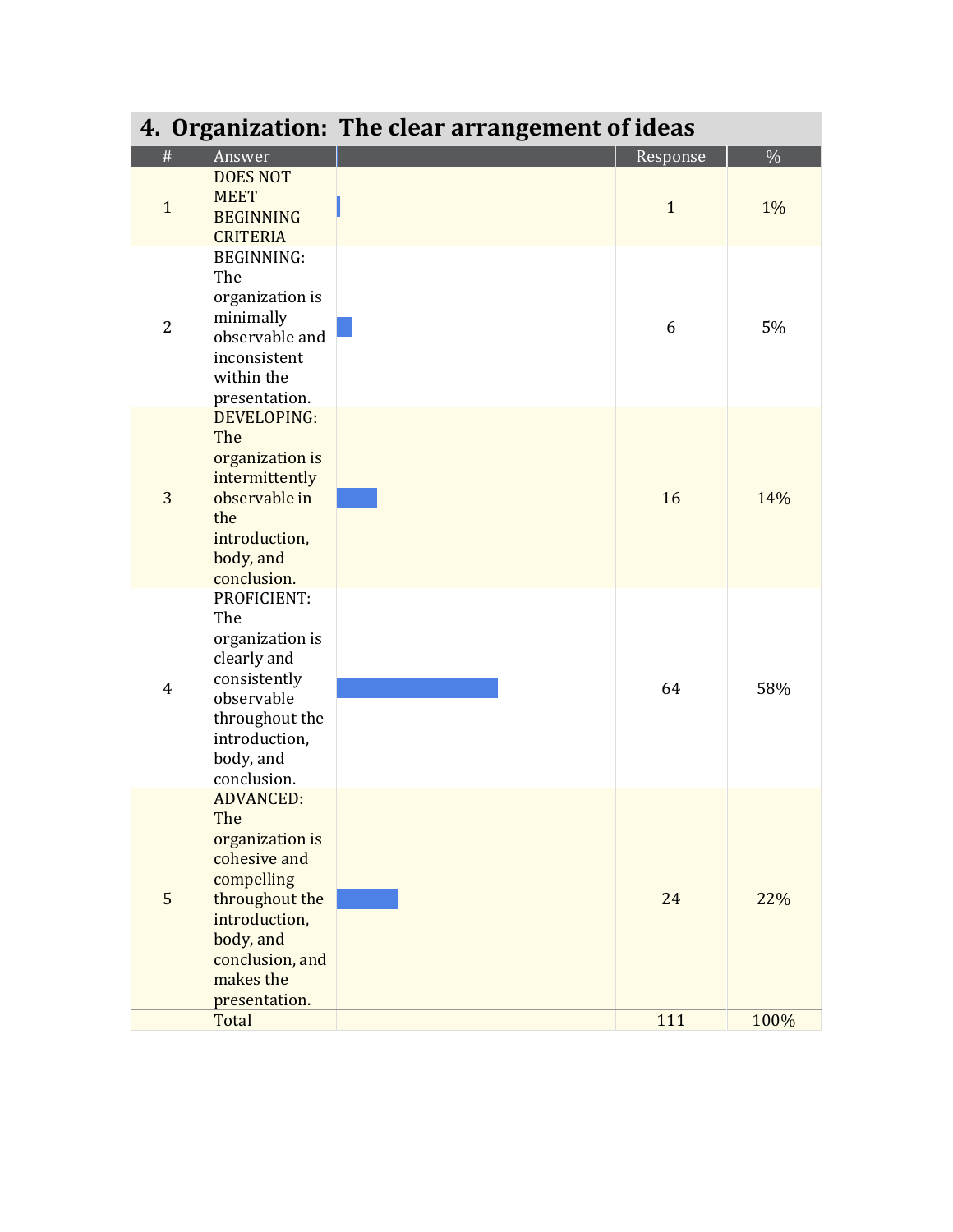| Statistic                 | Value |
|---------------------------|-------|
| Min Value                 |       |
| Max Value                 | 5.    |
| Mean                      | 3.94  |
| Variance                  | 0.66  |
| <b>Standard Deviation</b> | 0.81  |
| <b>Total Responses</b>    | 111   |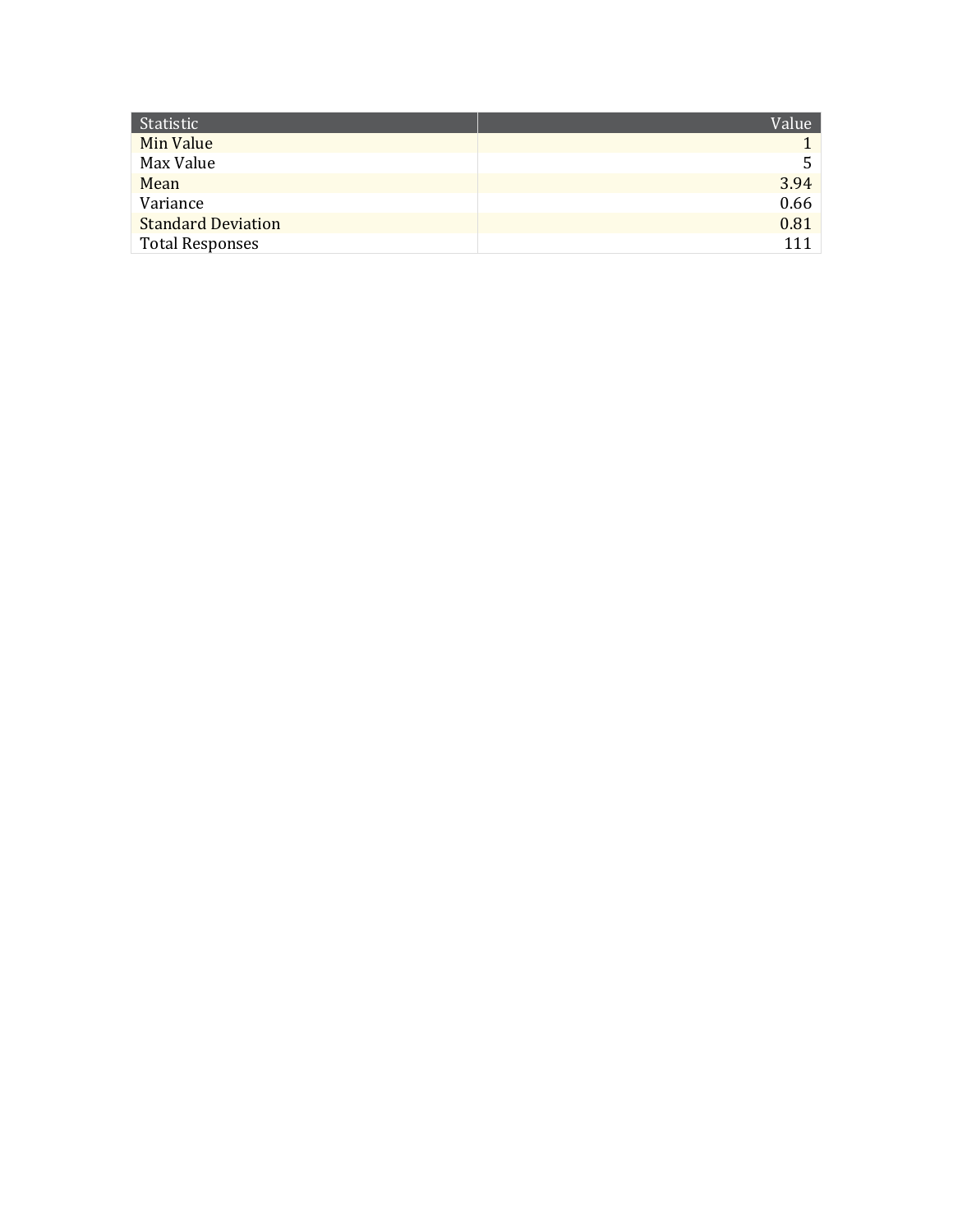| 5. Language: Effective verbal expression |                                                                                                                                            |  |                |      |
|------------------------------------------|--------------------------------------------------------------------------------------------------------------------------------------------|--|----------------|------|
| #                                        | Answer                                                                                                                                     |  | Response       | $\%$ |
| $\mathbf{1}$                             | <b>DOES NOT</b><br><b>MEET</b><br><b>BEGINNING</b><br><b>CRITERIA</b>                                                                      |  | $\mathbf{1}$   | 1%   |
| $\overline{2}$                           | <b>BEGINNING:</b><br>Language<br>choices are<br>unclear,<br>ineffective, and<br>inappropriate<br>to the<br>audience.                       |  | $\overline{2}$ | 2%   |
| 3                                        | DEVELOPING:<br>Language<br>choices are<br>mundane and<br>commonplace<br>and may lack<br>clarity or<br>compelling<br>expression.            |  | 27             | 24%  |
| $\overline{4}$                           | PROFICIENT:<br>Language<br>choices are<br>thoughtful and<br>generally<br>support the<br>effectiveness of<br>the<br>presentation.           |  | 64             | 58%  |
| 5                                        | <b>ADVANCED:</b><br>Language<br>choices are<br>memorable,<br>compelling,<br>and enhance<br>the<br>effectiveness of<br>the<br>presentation. |  | 17             | 15%  |
|                                          | Total                                                                                                                                      |  | 111            | 100% |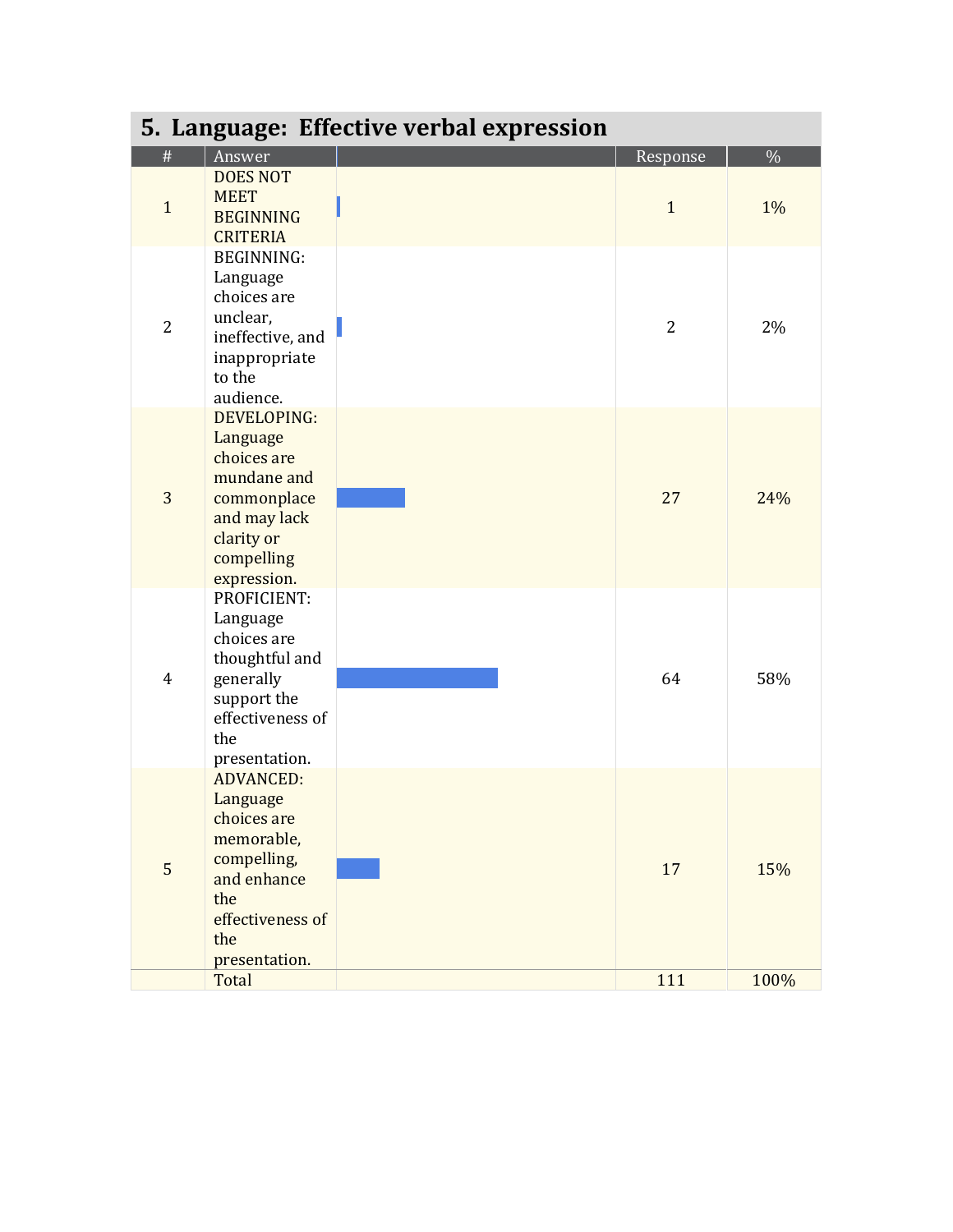| Statistic                 | Value <sup>1</sup> |
|---------------------------|--------------------|
| Min Value                 |                    |
| Max Value                 | 5.                 |
| Mean                      | 3.85               |
| Variance                  | 0.53               |
| <b>Standard Deviation</b> | 0.73               |
| <b>Total Responses</b>    |                    |

# **6. Delivery: Effective nonverbal communication**

| #              | Answer                                                                                                                                      | Response       | $\%$ |
|----------------|---------------------------------------------------------------------------------------------------------------------------------------------|----------------|------|
| $\mathbf{1}$   | <b>DOES NOT MEET</b><br><b>BEGINNING</b><br><b>CRITERIA</b>                                                                                 | $\overline{2}$ | 2%   |
| $\overline{2}$ | <b>BEGINNING:</b><br>Delivery detracts<br>from the<br>understandability<br>of the<br>presentation, and<br>speaker appears<br>uncomfortable. | 8              | 7%   |
| 3              | <b>DEVELOPING:</b><br>Delivery makes<br>the presentation<br>understandable;<br>speaker appears<br>tentative.                                | 38             | 34%  |
| $\overline{4}$ | PROFICIENT:<br>Delivery makes<br>the presentation<br>interesting, and<br>speaker appears<br>comfortable.                                    | 50             | 45%  |
| 5              | <b>ADVANCED:</b><br>Delivery makes<br>the presentation<br>compelling, and<br>speaker appears<br>polished and<br>confident.                  | 13             | 12%  |
|                | Total                                                                                                                                       | 111            | 100% |